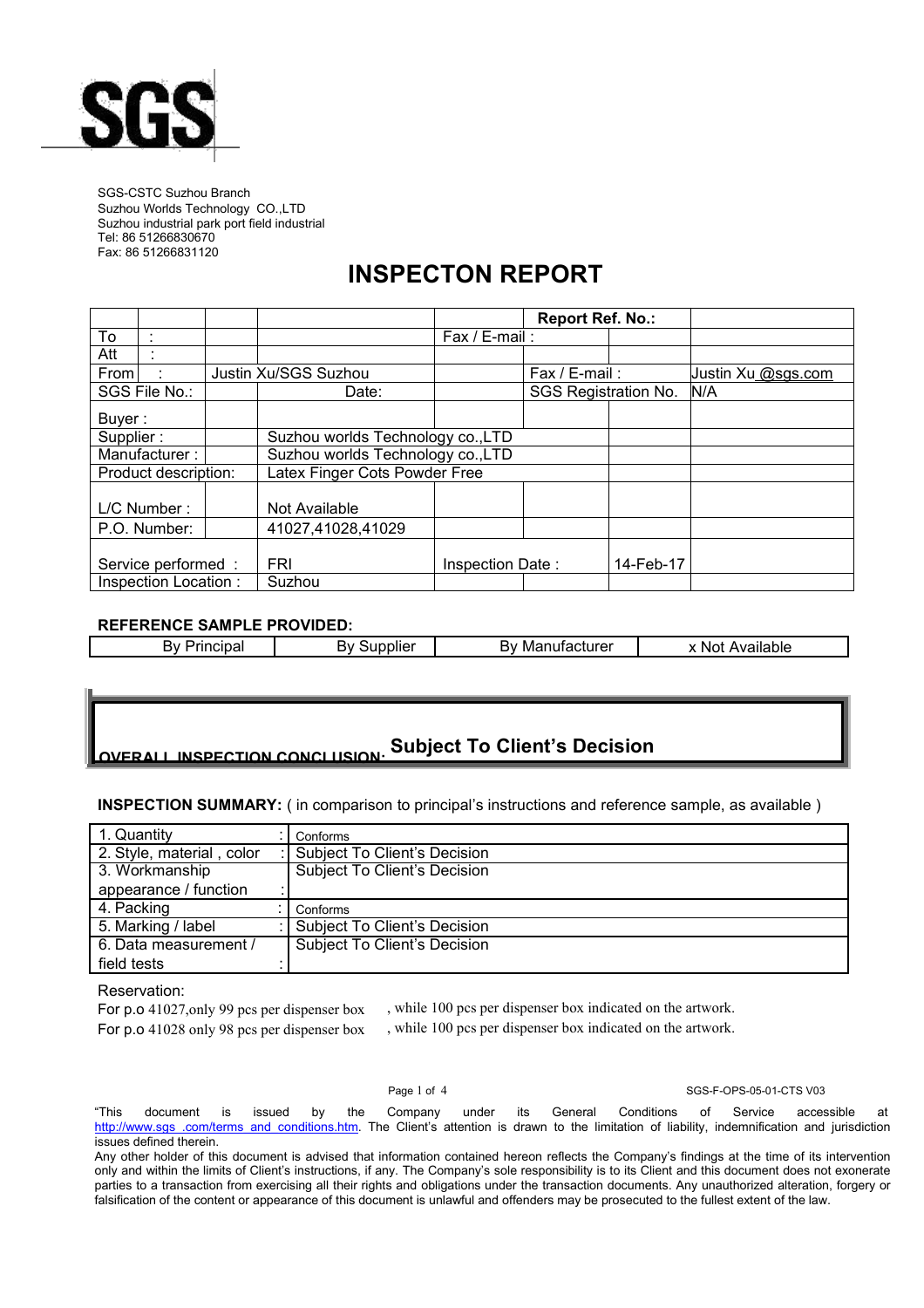

## **INSPECTION METHOD APPLIED:**

Totally selected 304 ctns for inspection.

## **1. QUANTITY :**

| Style / Item/ | P.O.  | Order Qty.  | Inspection Qty.     |              | <b>Number of Cartons</b> |            |
|---------------|-------|-------------|---------------------|--------------|--------------------------|------------|
| Article       | No.   |             | (Presented Qty. for |              |                          |            |
|               |       |             | Packed              | Not Packed   | Packed                   | Not packed |
| 27VSPFGAD     | 41027 | 405,000pcs  | 405,000pcs          | 0            | 405ctns                  | 0          |
| 27VMPFGAD     | 41027 | 1015,000pcs | 1015,000pcs         | $\mathbf{0}$ | 1015ctns                 | 0          |
| 27VLPFGAD     | 41027 | 405,000 pcs | 405,000pcs          | $\mathbf 0$  | 405ctns                  | 0          |
| 27VSPFGAD     | 41027 | 405,000pcs  | 405,000pcs          | 0            | 405ctns                  | 0          |
| 27VMPFGAD     | 41027 | 615,000pcs  | 615,000pcs          | 0            | 615ctns                  | 0          |
| 27VLPFGAD     | 41027 | 305,000pcs  | 305,000pcs          | 0            | 305ctns                  | 0          |
| 28VSPFLVM     | 41028 | 430,000pcs  | 430,000pcs          | 0            | 430ctns                  | 0          |
| 28VMPFLVM     | 41028 | 1290,000pcs | 1290,000pcs         | $\mathbf{0}$ | 1290ctns                 | 0          |
| 28VLPFLVM     | 41028 | 785,000pcs  | 785,000pcs          | 0            | 785ctns                  | 0          |
| 28VXLPFLVM    | 41028 | 645,000pcs  | 645,000pcs          | $\mathbf{0}$ | 645ctns                  | 0          |
| 29VSPFIZA     | 41029 | 650,000pcs  | 650,000pcs          | 0            | 650ctns                  | 0          |
| 29VMPFIZA     | 41029 | 800,000pcs  | 800,000pcs          | 0            | 800ctns                  | 0          |
| 29VLPFIZA     | 41029 | 50,000pcs   | 50,000pcs           | 0            | 50ctns                   | 0          |
|               | TOTAL | 7800,000pcs | 7800,000pcs         | $\mathbf 0$  | 7800ctns                 | 0          |

## **2. PRODUCT CONFORMITY:**

2.1 Style conformity : Subject To Client's Decision -

pls see photo

| 2.2 Material          | Subject To Client's Decision |
|-----------------------|------------------------------|
| conformity:           |                              |
| -pls see photo        |                              |
| 2.3 Color conformity: | Subject To Client's Decision |
| -pls see photo        |                              |

## 3. WORKMANSHIP APPEARANCE / FUNCTION INSPECTION FINDINGS:

| Defect description                     |             |        | Critical | Major                 | Minor    |
|----------------------------------------|-------------|--------|----------|-----------------------|----------|
| For 27VSPFGAD S/S:32pcs                | $(S-3)$     |        |          |                       |          |
| <b>Block spot</b>                      |             |        | 0        | $\Omega$              | 2        |
|                                        |             | Total: | 0        | $\Omega$              | 2        |
|                                        |             |        |          |                       |          |
| For 27VMPFGAD<br>S/S:50 <sub>pcs</sub> | $(S-3)$     |        |          |                       |          |
| No defect                              |             |        | 0        | $\Omega$              | $\Omega$ |
|                                        |             | Total: | 0        | $\mathbf 0$           | 0        |
|                                        |             |        |          |                       |          |
| For 27VLPFGAD S/S:32pcs                | $(S-3)$     |        |          |                       |          |
| <b>Block spot</b>                      |             |        | 0        | $\Omega$              |          |
|                                        |             | Total: | 0        | 0                     |          |
|                                        |             |        |          |                       |          |
| For27VSPPGAD<br>$S/S: 32$ pcs          | $(S-3)$     |        |          |                       |          |
| No defect                              |             |        | 0        | $\Omega$              | 0        |
|                                        | Page 2 of 4 |        |          | SGS-F-OPS-05-01-CTS V |          |

a l "This document is issued by the Company under its General Conditions of Service accessible at [http://www.sgs.com/terms\\_and\\_conditions.htm](http://www.sgs.com/terms_and_conditions.htm). The Client's attention is drawn to the limitation of liability, indemnification and jurisdiction issues defined therein.

Any other holder of this document is advised that information contained hereon reflects the Company's findings at the time of its intervention only and within the limits of Client's instructions, if any. The Company's sole responsibility is to its Client and this document does not exonerate parties to a transaction from exercising all their rights and obligations under the transaction documents. Any unauthorized alteration, forgery or falsification of the content or appearance of this document is unlawful and offenders may be prosecuted to the fullest extent of the law. "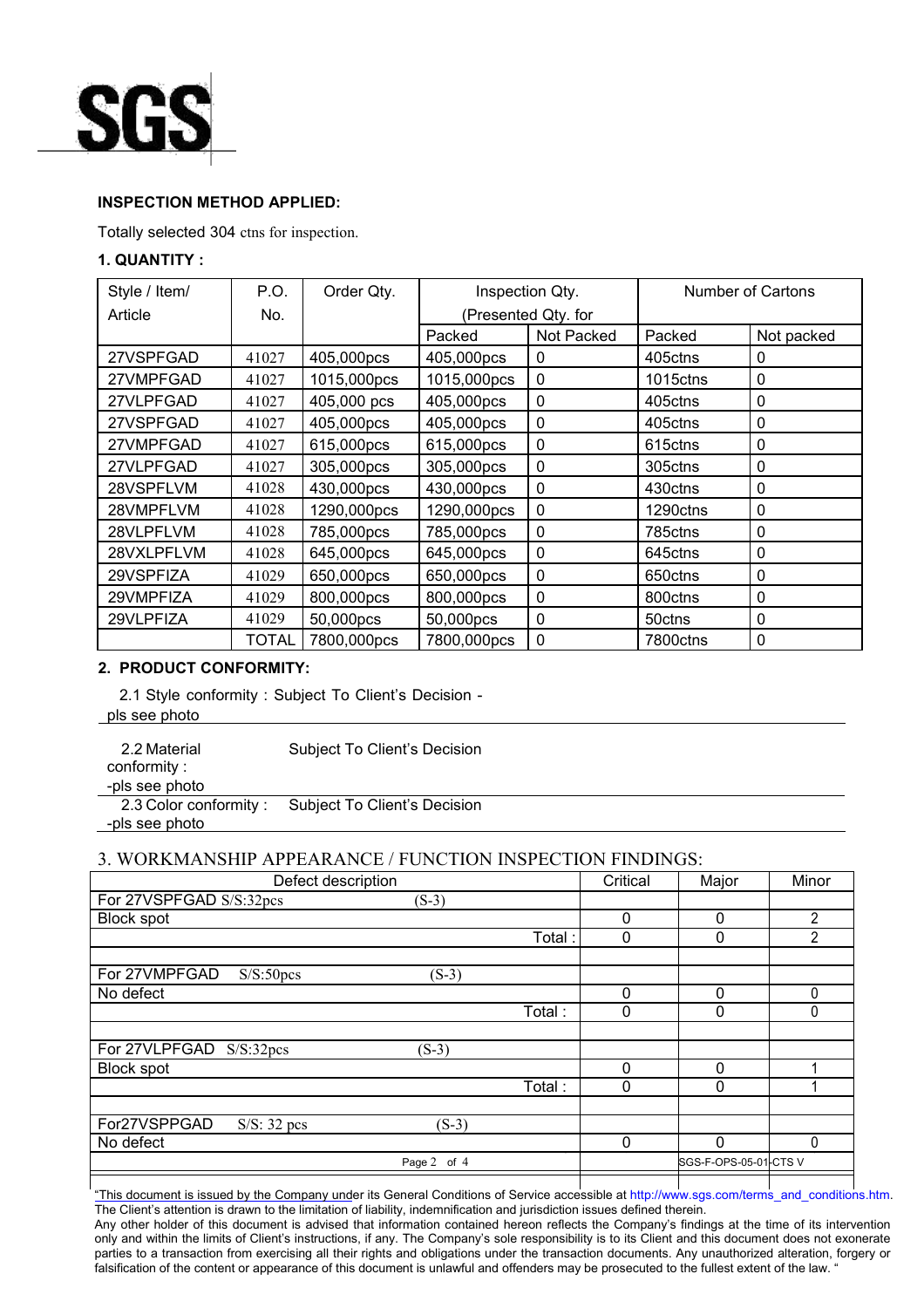# SG:

| For27VMPPGAD S/S:50pcs                | $(S-3)$            |        |                |                |                |
|---------------------------------------|--------------------|--------|----------------|----------------|----------------|
| No defect                             |                    |        | 0              | 0              | 0              |
|                                       |                    | Total: | $\overline{0}$ | $\overline{0}$ | $\overline{0}$ |
| For27VLPPGAD<br>S/S: 32pcs            | $(S-3)$            |        |                |                |                |
| No defect                             |                    |        | $\overline{0}$ | $\overline{0}$ | $\overline{0}$ |
|                                       |                    | Total: | $\overline{0}$ | $\overline{0}$ | $\mathbf{0}$   |
| For28VSPFLVM<br>S/S:32pcs             | $(S-3)$            |        |                |                |                |
| <b>Block spot</b>                     |                    |        | $\overline{0}$ | $\mathbf 0$    | 1              |
|                                       |                    | Total: | $\overline{0}$ | $\mathbf 0$    | 1              |
| For28VMPFLVM<br>S/S:50 <sub>pcs</sub> | $\overline{(S-3)}$ |        |                |                |                |
| <b>Block spot</b>                     |                    |        | $\mathbf 0$    | $\mathbf 0$    | $\overline{2}$ |
|                                       |                    | Total: | $\overline{0}$ | $\overline{0}$ | $\overline{2}$ |
| For 28VLPFLVM<br>S/S:50pcs            | $(S-3)$            |        |                |                |                |
| No defect                             |                    |        | 0              | $\overline{0}$ | $\overline{0}$ |
|                                       |                    | Total: | $\overline{0}$ | $\overline{0}$ | $\overline{0}$ |
| For 28VXLPFLVM S/S 50pcs              | $(S-3)$            |        |                |                |                |
| <b>Block spot</b>                     |                    |        | $\mathbf 0$    | $\mathbf 0$    | 1              |
|                                       |                    | Total: | $\overline{0}$ | $\overline{0}$ | 1              |
| For 29VSPPIZA S/S 50pcs               | $(S-3)$            |        |                |                |                |
| No defect                             |                    |        | $\overline{0}$ | $\overline{0}$ | 0              |
|                                       |                    | Total: | $\overline{0}$ | $\overline{0}$ | $\overline{0}$ |
| For 29VMPPIZA S/S 50pcs               | $(S-3)$            |        |                |                |                |
| <b>Block spot</b>                     |                    |        | 0              | $\mathbf 0$    | 1              |
|                                       |                    | Total: | 0              | $\overline{0}$ | 1              |
| For 29VLPPIZA<br>S/S:32pcs            | $(S-3)$            |        |                |                |                |
| No defect                             |                    |        | $\mathbf 0$    | $\mathbf 0$    | $\mathbf 0$    |
|                                       |                    | Total: | 0              | $\overline{0}$ | $\overline{0}$ |
|                                       |                    |        |                |                |                |

## **4. PACKING :** Conformed

For p.o 41027,99 pcs per dispenser box,10 dispenser boxes per 1-ply corrugated cardboard export ctn sealed with clear tape, then secured by 2 nylon bands.

For p.o 41028,98 pcs perdispenser box,10 dispenser boxes per 1-ply corrugated cardboard export ctn sealed with clear tape, then secured by 2 nylon band

For p.o 41029,100 pcs perdispenser box,10 dispenser boxes per 1-ply corrugated cardboard export ctn sealed with clear tape, then secured by 2 nylon band

### **5. MARKING / LABEL:**

| 5.1 Bar code:<br>Pls see photo.                 | Subject To Client's Decision |
|-------------------------------------------------|------------------------------|
| 5.2 Shipping mark conformity:<br>-pls see photo | Subject To Client's Decision |
| 5.3 other marks                                 |                              |
| 5.3.1 Side mark conformity:<br>Pls see photo    | Subject To Client's Decision |
|                                                 |                              |

## **6. PRODUCT-SPECIFIC DATA MEASURMENTS/FIELD TESTS ON REDUCED SAMPLE SIZE** (as

applicable for specific product/order)  $P_{\text{aqe 3} \text{ of 4}}$  SGS-F-OPS-05-01-CTS V03

6.1 watertight test of unit pc checked (S-3)per item ,found: acceptable.

"This document is issued by the Company under its General Conditions of Service accessible at [http://www.sgs.com/terms\\_and\\_conditions.htm](http://www.sgs.com/terms_and_conditions.htm). The Client's attention isdrawn to the limitation of liability, indemnification and jurisdiction issues defined therein.

Any other holder of this document is advised that information contained hereon reflects the Company's findings at the time of its intervention only and within the limits of Client's instructions, if any. The Company's sole responsibility is to its Client and this document does not exonerate parties to a transaction from exercising all their rights and obligations under the transaction documents. Any unauthorized alteration, forgery or falsification of the content or appearance of this document is unlawful and offenders may be prosecuted to the fullest extent of the law. '